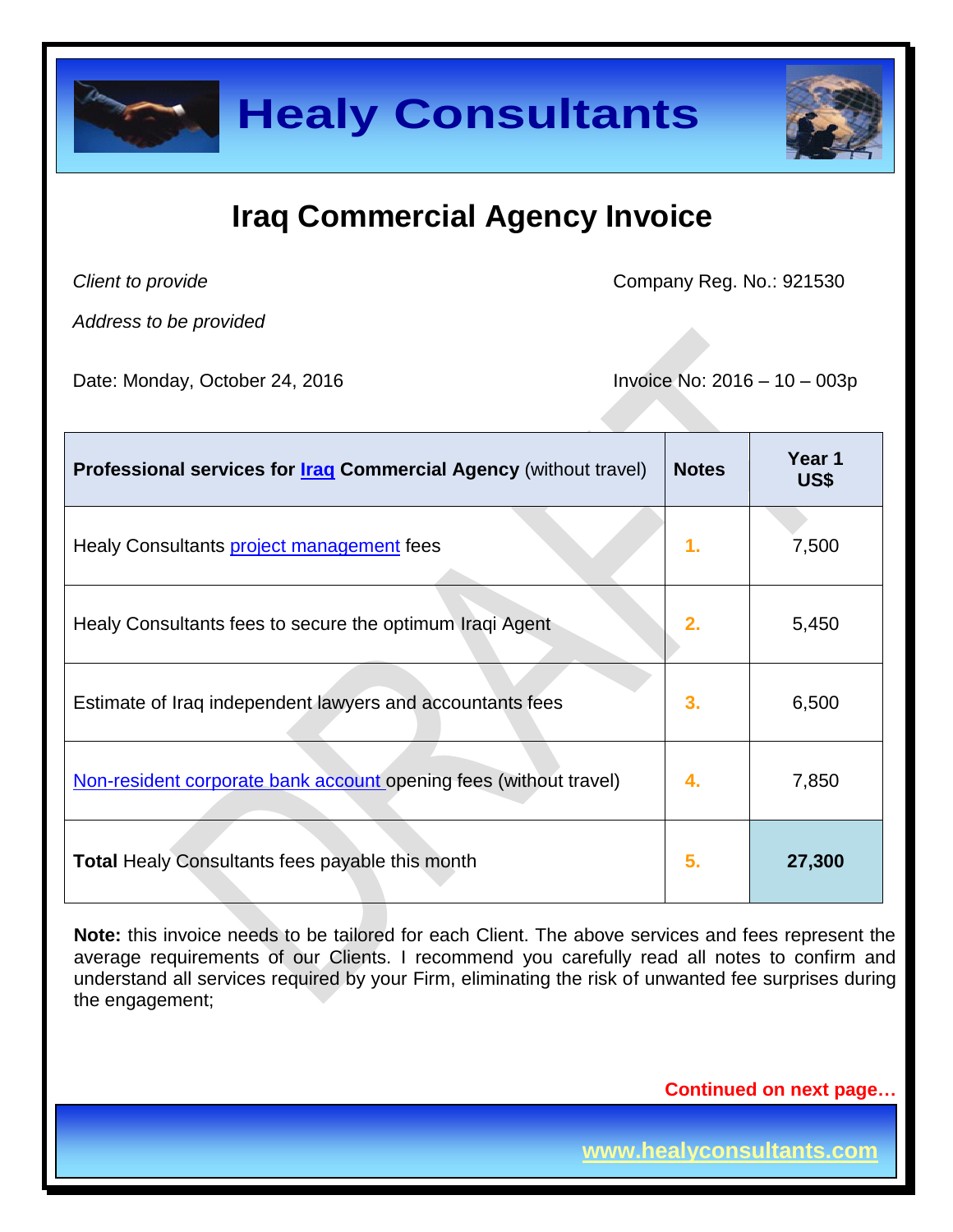



### **Iraq Commercial Agency Invoice**

#### *Notes to invoice above*

**1.** This cost includes Healy Consultants fees to thoroughly research and plan Iraq [agency agreement](http://www.healyconsultants.com/iraq-company-registration/setup-llc/) [set](http://www.healyconsultants.com/iraq-company-registration/setup-llc/) up for our Client including **i)** payment of retainer fees to multiple lawyers, accountants and other consulting firms; **ii)** preparation of a detailed [project plan](http://www.healyconsultants.com/index-important-links/example-project-plan/) with timelines; **iii)** time taken to determine the optimum Iraq corporate structure, including preparation of a detailed comparison table of potential agents; **iv)** ascertain the specific accounting, tax, [legal and compliance](http://www.healyconsultants.com/about-us/key-personnel/cai-xin-profile/) considerations; **v)** finding solutions to [challenges that occur](http://www.healyconsultants.com/engagement-project-management/) throughout the engagement;

This cost also includes Healy Consultants' fees to efficiently and effectively [project manage](http://www.healyconsultants.com/project-manage-engagements/) and timely complete our Client's engagement including **i)** collating and supervising the legalisation and attestation of all documents **ii)** weekly detailed [engagement status updates](http://www.healyconsultants.com/index-important-links/weekly-engagement-status-email/) to our Client and **iii)** weekly Friday conference call and **iv)** find solutions to unexpected challenges that present themselves throughout the engagement;

Healy Consultants project management fees also include the time taken to devise the strategies as to how to **i)** minimise the [engagement period;](http://www.healyconsultants.com/kuwait-company-registration/fees-timelines/#timelines) **ii)** complete the engagement without our Client travelling; **iii)** open a bank account without Client's presence; **iv)** minimise tax using a Iraq freezone and **v)** avoid the need for a specific regulatory license;

The Iraq Commercial Agency Agreement registration is a long and complicated process for foreign investors. Healy Consultants will liaise with multiple independent lawyers and accounting firms to ensure that **i)** your Firm complies with Iraq commercial regulations; **ii)** all relevant due diligence on potential agents is collected; **iii)** your Firm's interests are well protected and **iv)** your Firm enjoys all possible tax benefits;

All [engagement fees](http://www.healyconsultants.com/company-registration-fees/) (click link) are agreed and paid up front and agree to the fees published on our country web pages. Consequently, there are no hidden fees, surprises or ambushes throughout the engagement. All engagement deadlines are agreed up front in the form of a [detailed project](http://www.healyconsultants.com/index-important-links/example-project-plan/)  [plan,](http://www.healyconsultants.com/index-important-links/example-project-plan/) mapping out [deliverables](http://www.healyconsultants.com/deliverables-to-our-clients/) by week throughout the engagement term;



Every week during the engagement, Healy Consultants will email our Client a [detailed status](http://www.healyconsultants.com/index-important-links/weekly-engagement-status-email/)  [update.](http://www.healyconsultants.com/index-important-links/weekly-engagement-status-email/) Our Client is immediately informed of engagement problems together with solutions. Your dedicated engagement manager is reachable by phone, Skype, live chat and email and will communicate in your preferred language;

**Continued on next page…**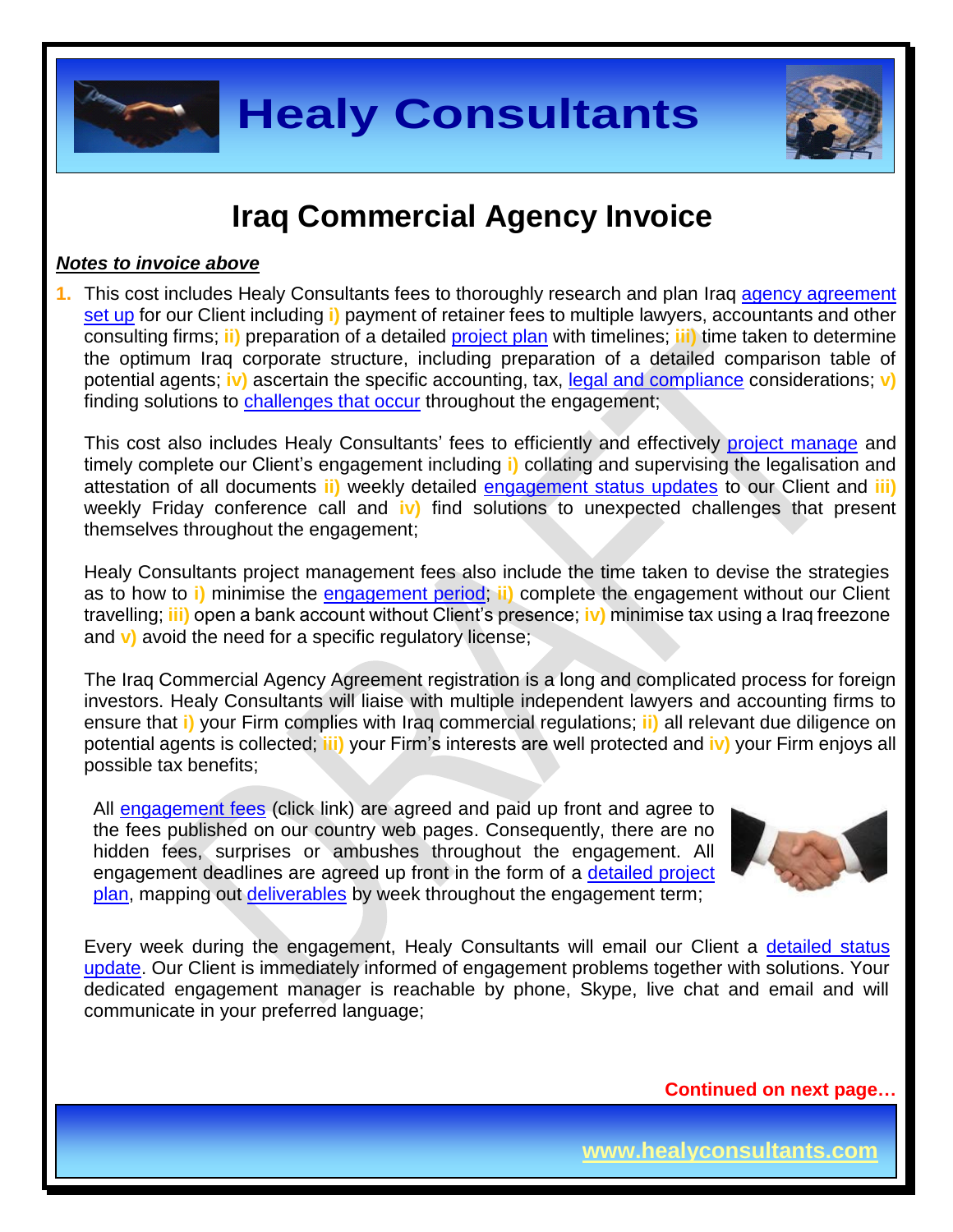



### **Iraq Commercial Agency Invoice**

- **2.** This fee includes the time taken to find the optimum agent and negotiate the best contract terms on behalf of our Clients. We will find an agent that already has a license to cover the business operations of your Firm in Iraq. We will provide your Firm with detailed due diligence of the agent;
- **3.** Healy Consultants will draft and submit a Commercial Agency Agreement application for our Client. We will engage our Iraq lawyers or review and approve the same, protecting our Client's interests and ensuring compliance with Iraq local law. All third party fee payments will be supported by original receipts and invoices;
- **4.** Healy Consultants will be pleased to open an Iraq commercial agency bank account without our Client travel. It is a time consuming task, and Healy Consultants will shelter our Client from the associated administrative challenges. As you can appreciate, it is a difficult task to obtain bank account approval through a newly formed commercial agency when shareholders, directors and bank signatories reside overseas. Healy Consultants will prepare a business plan for the bank to optimize the probability of commercial agency bank account approval. Depending on our Client's business and nationality, there is a 20% probability the banks will request a bank signatory to travel for a one-hour bank interview. Healy Consultants will try its best to negotiate with the bank for a travel exemption. If our Client must travel to Iraq for commercial agency bank account opening, Healy Consultants will refund our Client US\$950;

If our Client is not comfortable with only an Iraq commercial agency bank account, Healy Consultants will be pleased to open [an international corporate bank account](http://www.healyconsultants.com/international-banking/) (click link) outside of Iraq. Examples include New York, Germany, Liechtenstein, Austria, Bulgaria, South Africa, Australia, London, South America or Dubai. All banks will be top tier banks in these countries with excellent internet banking services. Example of our global banking partners include HSBC , Standard Chartered Bank, Citibank, Barclays, Standard bank, Rasheed bank, VTB bank, UBS, Credit Suisse;

The banks enjoys ultimate power of approval of corporate bank account applications. Consequently, guaranteed success is outside of Healy Consultants' control. What is inside our control is the preparation and submission of a high quality bank application that maximizes the likelihood of approval. To date, we enjoy a 100% approval record because of [our global banking relationships](http://www.healyconsultants.com/international-banking/corporate-accounts/) and determination.





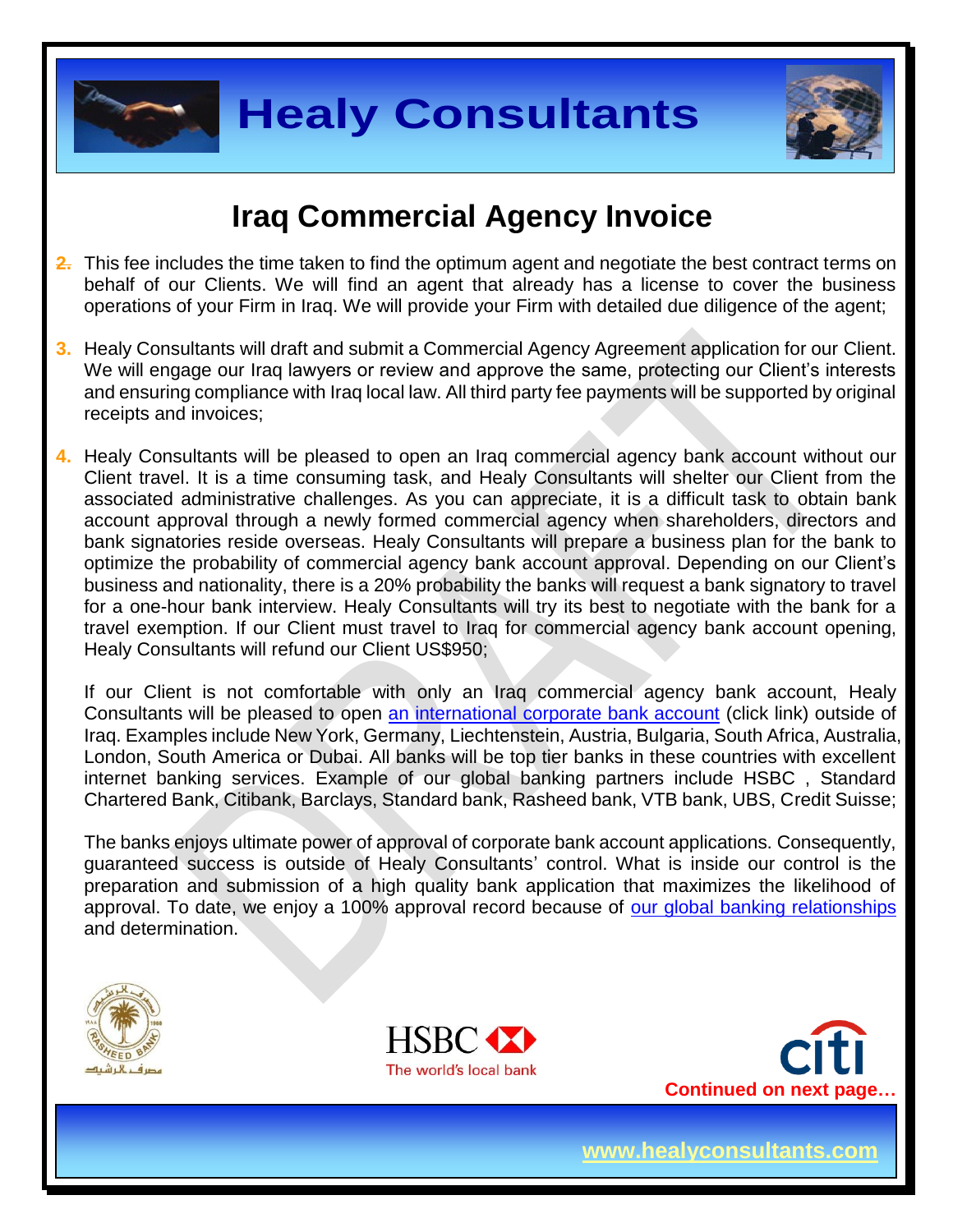



### **Iraq Commercial Agency Invoice**

Global banks continue to tighten corporate bank account opening procedures, their internal compliance departments completing more thorough due diligence of Clients. Consequently, our Clients should expect the bank account approval period to take up to 4 weeks. Furthermore, global banks now require evidence of proof of business in the country where the corporate bank account will be, including sales contracts or lease agreement;

- **5.** All fees quoted in this invoice correspond to fees quoted [on Healy Consultants' website.](http://www.healyconsultants.com/company-registration-fees/) Please review this invoice carefully to identify errors. During the rush of the business day, it is possible that Healy Consultants inadvertently made fee calculation errors, typing errors or omitted services or omitted historic fee payments from Clients. In the unfortunate event you identify invoice errors, please revert to me directly re the same. I apologize in advance if I or my staff made invoice errors;
- **6.** The fees quoted in this invoice are a prediction of the fees required to efficiently and effectively complete this engagement in a timely manner. If during the engagement Healy Consultants realizes that the project is more complex than anticipated, requiring a large additional investment of time, my Firm will revert to request additional fees. If Healy Consultants completes the engagement faster and more easily than expected, Healy Consultants is happy to refund some fees to our Client;
- **7.** In accordance with Iraq [Commercial Agency Law,](http://www.iraq-jccme.jp/pdf/090805_Instructions.pdf) the issued commercial agency capital of US\$850 must be deposited to the commercial agency bank account before successful licensing. To optimize engagement efficiency and minimize delays, Healy Consultants is happy to deposit these funds on behalf of our clients;
- **8.** This invoice does not include the **i)** annual fee payable to the local agent **ii)** any termination fee payable to the agent at the end of the Agency Agreement **iii)** monthly office rental fee, which will be payable by our Client to the Kuwait landlord directly and **iv)** all potential third party fees relating to legalisation and translation of personal and company documents;
- **9.** If our Client requires nominee shareholder and director services [\(click link\),](http://www.healyconsultants.com/corporate-outsourcing-services/nominee-shareholders-directors/) Healy Consultants will be pleased to assist. Our fee for professional, passive nominee corporate shareholder amounts to US\$2,100 per annum. Our fee to be both nominee director and shareholder amounts to US\$6,600 per annum. Being the sole shareholders and sole director of a Client's company exposes Healy Consultants to reputation, litigation and financial risk;

**Continued on next page…**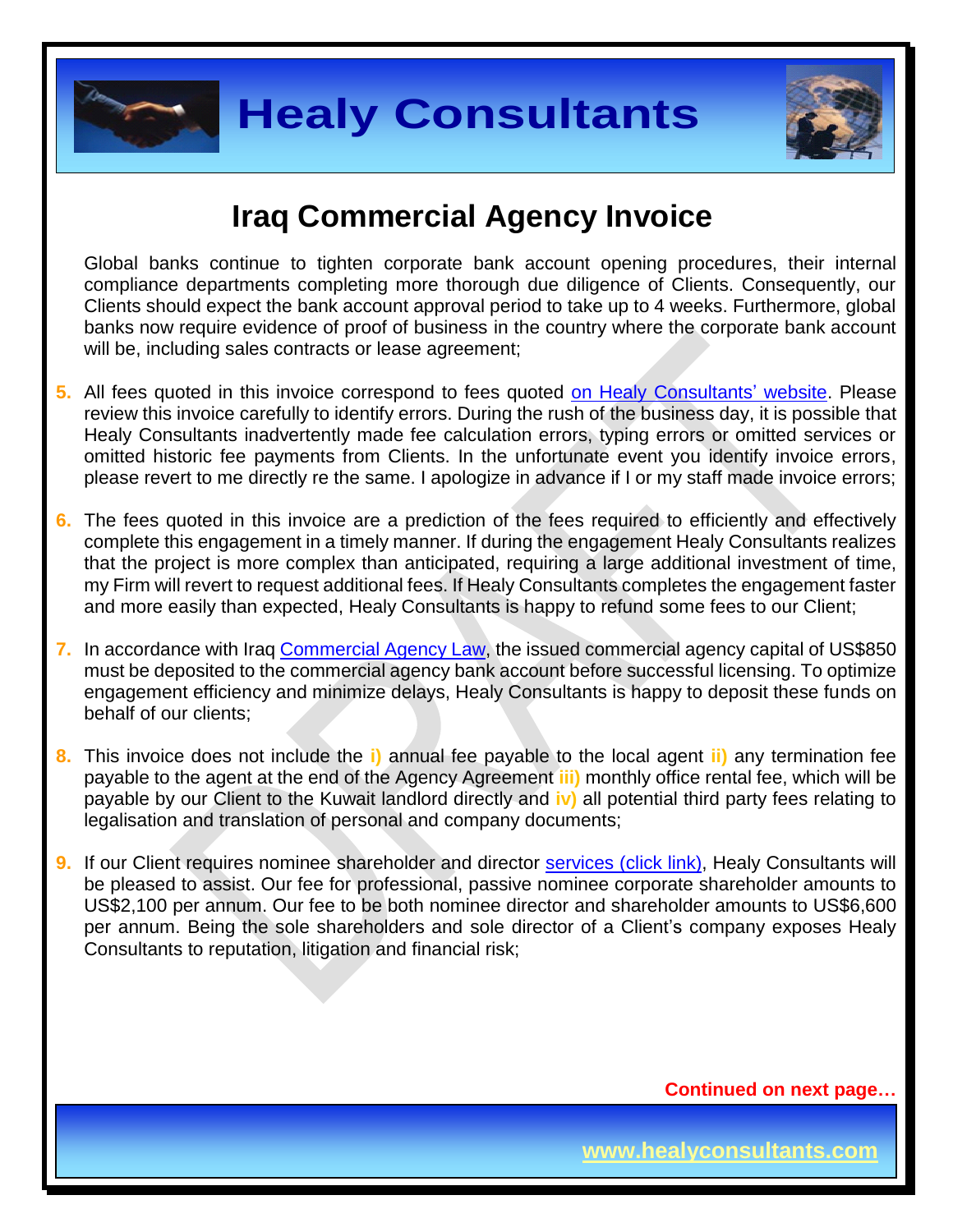

### **Iraq Commercial Agency Invoice**

- **10.**If our Client and Healy Consultants properly plan this engagement, our Clients will *not* have to travel during this engagement. Healy Consultants will efficiently and effectively and aggressively complete commercial agency licensing and commercial bank account opening in a timely manner without our Client presence. Instead, our Client will need to **i)** sign and get documents legalized in the embassy in their country of origin and **ii)** courier the originals to Healy Consultants office;
- **11.**If required, Healy Consultants will be pleased to assist your Firm to secure employe[e visa](http://www.healyconsultants.com/iraq-company-registration/formation-support-services/) approvals. Our fee is US\$2,950 for the first employee, US\$1,950 for the second employee, US\$950 per employee thereafter. Our employee visa fees includes preparation of a quality visa application and submitting to the correct Government immigration officers. The Government enjoys ultimate power of approval of visa applications. Consequently, guaranteed success is outside of Healy Consultants' control. What is inside our control is the preparation and submission of a high quality immigration visa application that maximizes the likelihood of visa approval;
- **12.**For an active trading commercial agency, the [accounting and tax](http://www.healyconsultants.com/iraq-company-registration/accounting-legal/) fees of US\$2,300 are an estimate of Healy Consultants' agent fees to efficiently and effectively discharge your annual commercial agency's accounting and tax obligations. Following receipt of a set of draft accounting numbers from your commercial agency, Healy Consultants's agent will more accurately advise accounting and tax fees;
- **13.**Monthly, quarterly and mid-year Government tax obligations may include monthly and quarterly payroll reporting, and corporation tax return filing, and will be prepared by the local agent. If you need our help, Healy Consultants can complete monthly Government reporting for a monthly fee of US\$860. Healy Consultants monthly support will include **i)** receive in drop box the monthly invoices from our client **ii)** label monthly bank statement transactions **iii)** preparation and submission of VAT returns and **iv)** submission of monthly employee payroll reporting;





**Continued on next page…**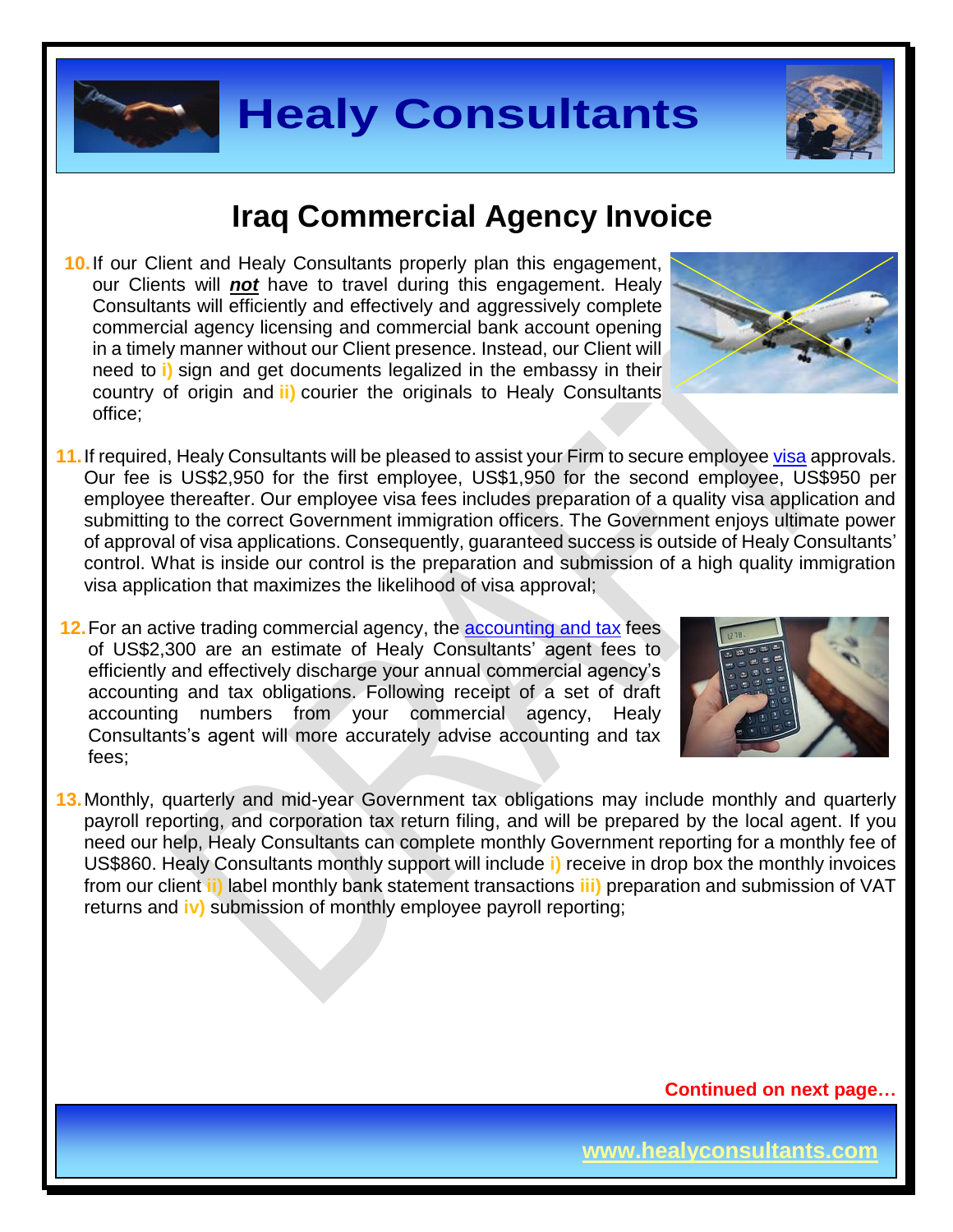



#### **Iraq Commercial Agency Invoice**

- **14.**Depending on our Client business and nationality, the Iraq Government may require a special regulatory license to carry on your business in the country. Healy Consultants will assist our Client secure license approval. However, the Government enjoys ultimate power of approval of commercial agency licenses registrations and business licenses;
- **15.**During the engagement, shareholders and directors documents may need to be translated into the local language before the Government and Bank approves commercial agency licensing and commercial agency bank account opening respectively. Consequently, our Client should budget for possible additional translation and embassy atestation fees. Either our Client or Healy Consultants can complete this administrative task;

As always, Healy Consultants will negotiate with all third parties to eliminate or reduce additonal engagement costs. For transparency purposes, all third party fee payments will be supported by original receipts and invoices. Examples of possible third party payments include **i)** embassy fees **ii)** notary public costs **iii)** official translator fees;

- **16.**Some of our Clients require an [immediate country](http://www.healyconsultants.com/turnkey-solutions/) solution. With this strategy, within a day Healy Consultants can supply our Client **i)** an existing dormant Iraq company number and **ii)** an already approved Iraq corporate bank account number and **iii)** a business address. Turnkey solutions are attractive to those entrepreneurs who wish to immediately close a country deal, sign a contract or invoice a customer;
- 17. Some of our Clients engage Healy Consultants to [recruit](http://www.healyconsultants.com/corporate-outsourcing-services/how-we-help-our-clients-recruit-quality-employees/) local employees. We have a lot of experience in this area and we are quite skilled at securing quality candidates for our Clients;
- **18.**It is important our Clients are aware of their personal and corporate tax obligations in their country of residence and domicile; and they will fulfil those obligations annually. Let us know if you need Healy Consultants help to clarify your local and international annual tax reporting obligations;
- **19.** As stipulated on our **business website** and in section 3 of our engagement letter, Healy Consultants will only commence the engagement following **i)** settlement of our fees and **ii)** completion and signing of our legal engagement letter;
- **20.** Healy Consultants will only initiate commercial agency licensing in Iraq after 75% of due diligence [documentation](http://www.healyconsultants.com/due-diligence/) is received by email. Healy Consultants will only open a corporate bank account after 100% of the Client's original due diligence documentation is received by courier;

**Continued on next page…**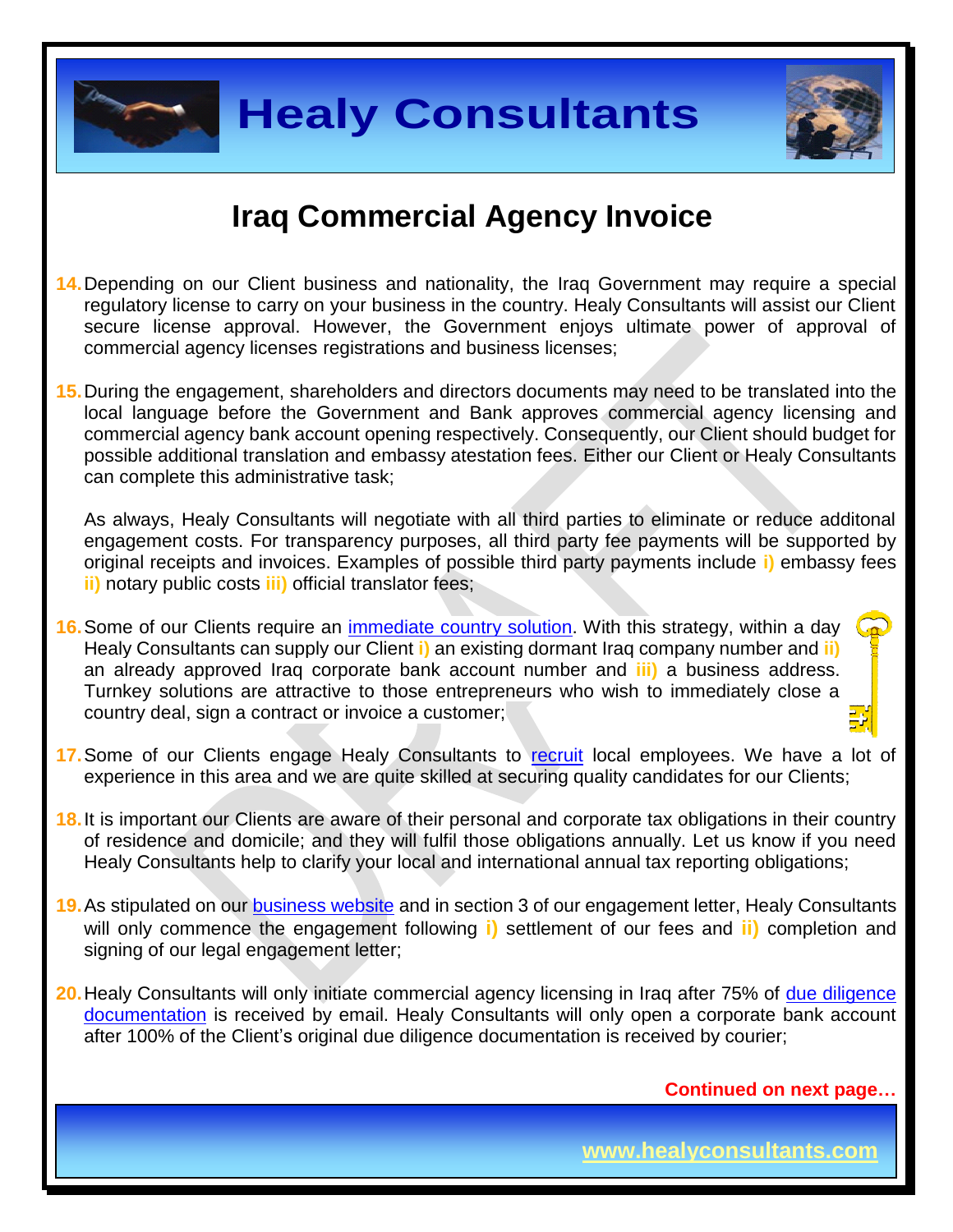



### **Iraq Commercial Agency Invoice**

- **21.**During the annual renewal engagement with our Client, our in-house [Legal and Compliance](http://www.healyconsultants.com/about-us/key-personnel/cai-xin-profile/)  [Department \(click link\)](http://www.healyconsultants.com/about-us/key-personnel/cai-xin-profile/) reviews the quality and completeness of our Client file. Consequently, Healy Consultants may revert to our Client to ask for more up to date [due diligence documentation;](http://www.healyconsultants.com/due-diligence/)
- **22.**To assist our Clients to minimize foreign exchange costs, we offer the payment in SG\$, Euro, Pounds or US\$. Kindly let me know in which currency your Firm prefers to settle our fees and I will send an updated invoice, thank you;
- 23. To efficiently and effectively complete your engagement in a timely manner, we recommend your Firm transfers these funds to Healy Consultants' corporate bank account. Thereafter, our Incorporation and Banking Team will aggressively advance your engagement, providing your Firm daily feedback as to engagement status. I would be grateful if you email us the bank transfer advice slip to enable my Accounting Department to accurately and timely identify bank receipts: